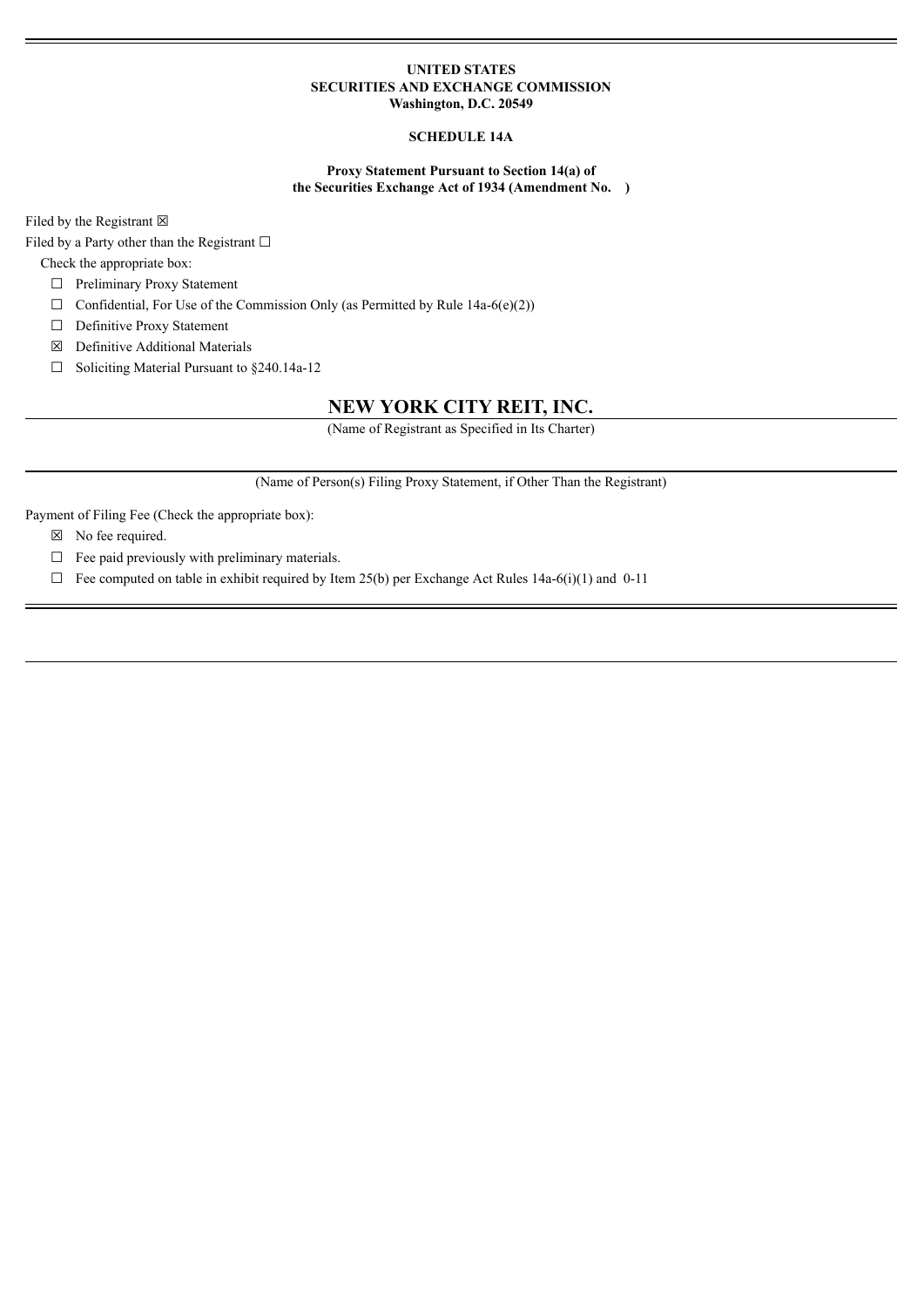

# **NYC REIT COMMENTS ON INSTITUTIONAL SHAREHOLDER SERVICES REPORT**

Urges NYC Shareholders to Not Be Fooled by Comrit and to ONLY vote the GOLD Proxy Card TODAY to Protect the Value of Their Investment and *Dividend*

**NEW YORK – May 17, 2022** – New York City REIT, Inc. (NYSE: NYC) ("NYC" or the "Company") today issued the following statement in response to the report issued by Institutional Shareholder Services ("ISS") relating to the director election at the Company's Annual Meeting on May 31, 2022.

Michael Weil, Chairman and CEO of NYC, said, "There is no question that Elizabeth Tuppeny is the superior candidate and the right choice for NYC shareholders in the upcoming director election. She has been an outstanding NYC director for several years and has extensive commercial real estate experience, significant REIT board service, and a strong track record of delivering exceptional returns to our shareholders. It is very disappointing that ISS failed to recognize these many outstanding qualities and instead has chosen to back an inexperienced director candidate for election to the Board who was handpicked by an activist hedge fund."

As the NYC Annual Meeting approaches, it is critical that NYC shareholders consider the following in making their decision:

- · **Ms. Tuppeny's Outstanding Real Estate Track Record:** Ms. Tuppeny has been a driving force in helping NYC generate strong returns for shareholders by utilizing her nearly three decades of experience as an outstanding board director in the real estate industry. She currently serves as the Lead Independent Director of Franklin BSP Realty Trust, Inc. and as an independent director of Healthcare Trust, Inc. (each of which she joined over nine years ago), and has previously served as an independent director of American Realty Capital Trust IV, Inc. She also serves as a member of the Board of Directors and Executive Committee of the Philadelphia Industrial Development Council. At each stop, she has performed at the highest level, and helped maximize return on investment and generate highly attractive returns for investors.
- · **Comrit's Nominee's Lack of Experience:** Comrit's director nominee has minimal experience working in the U.S. commercial real estate market, as her real estate experience is largely limited to helping to manage a small portfolio of student housing properties in Montreal owned by her family. Additionally, she has just one year of experience as a board director and has not chaired any committees. Electing her to replace a director with the track record and qualifications of Ms. Tuppeny would disrupt NYC's significant momentum.
- · **NYC's Strong Value Creation:** NYC with Ms. Tuppeny serving as Lead Independent Director of the Board has been one of the topperforming REITs, generating a total return of 70%<sup>1</sup> from January 1, 2021 through April 13, 2022, outperforming the S&P 500 by 47% and the Company's direct competitor set, which comprises other New York City-focused REITs<sup>2</sup>, by 48%. Furthermore, ISS noted our strong performance.
- · **NYC's Consistently High Dividend Payouts:** NYC has paid an attractive annual dividend of \$0.40 per share (ten cents per share on a quarterly basis), even during the harsh times of the Covid-19 pandemic. As NYC's lead independent director, Ms. Tuppeny has been instrumental in maintaining the dividend, which has been an important element of the value that NYC has created. The dividend could be at risk if Sharon Stern is elected to the Board.

NYC continues to urge shareholders to not be fooled by Comrit and only vote to re-elect Elizabeth Tuppeny to the Company's Board of Directors by voting **'FOR'** on the GOLD card to re-elect Elizabeth Tuppeny so we can continue to build on our considerable momentum. A vote for Sharon Stern, who does not have the experience to serve on NYC's Board, could jeopardize the momentum of the Company and put the value of your investment at risk.

<sup>&</sup>lt;sup>1</sup> Total Return calculated over the period beginning on January 1, 2021 through April 13, 2022. Total Return is calculated by taking the ending share price less the beginning share price plus dividends paid divided by the beginning share price, shown as a percentage.

<sup>2</sup> Peer group includes SLG, VNO, ESRT and PGRE.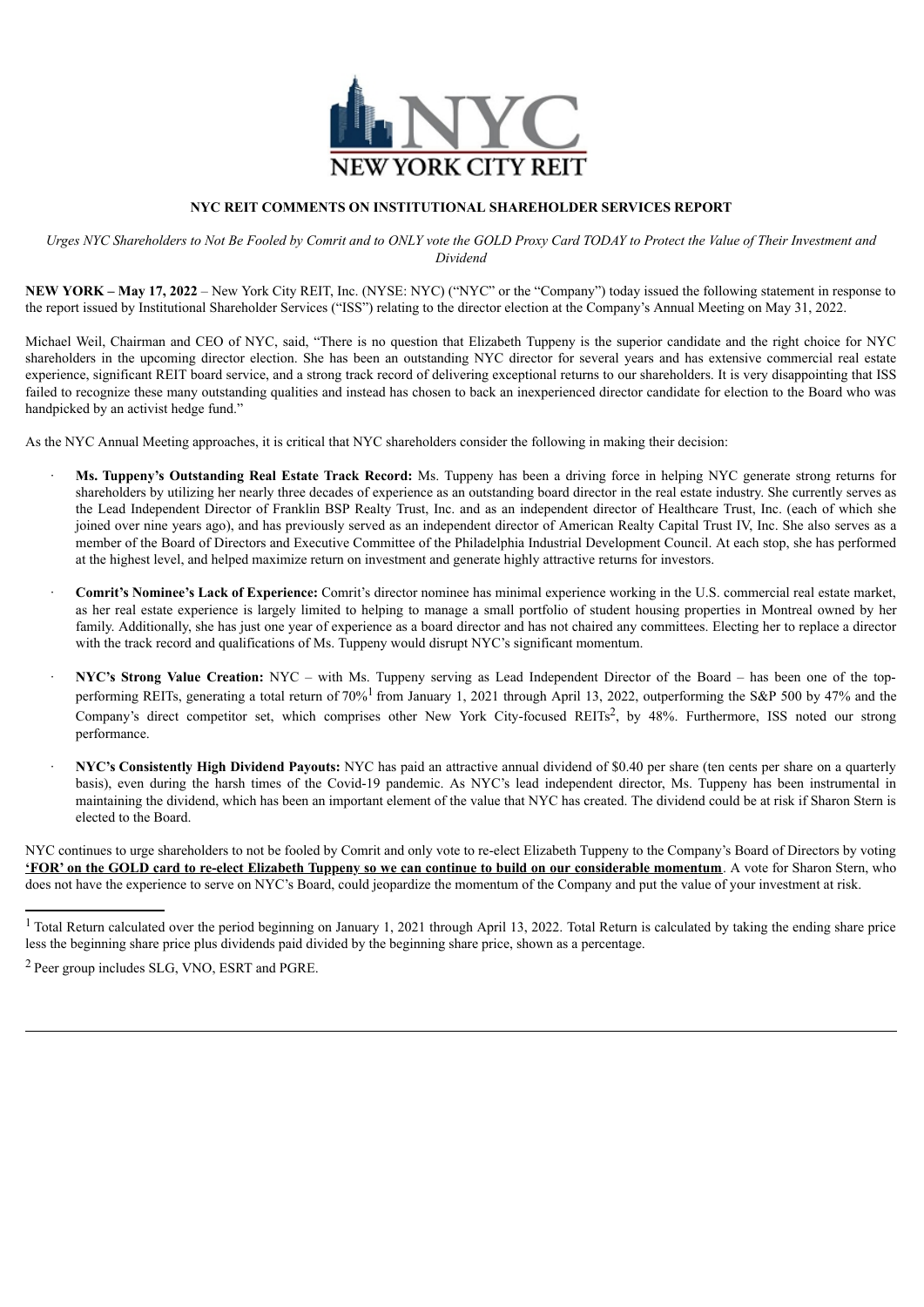**Your Vote Is Important, No Matter How Many or How Few Shares You Own!** Please vote today by telephone, via the Internet or by signing, dating and returning the enclosed **GOLD** proxy card. Simply follow the easy instructions on the **GOLD** proxy card. If you have questions about how to vote your shares, please contact: **INNISFREE M&A INCORPORATED Shareholders May Call Toll-free: (877) 750-8197 Banks and Brokers May Call Collect: (212) 750-5833 REMEMBER:** Please simply discard any WHITE proxy card that you may receive from Comrit. Returning a WHITE proxy card – even if you "withhold" on the Comrit's nominees – will revoke any vote you had previously submitted on NYC REIT's **GOLD** proxy card. **REMEMBER:** Please simply discard any WHITE proxy card that you may receive from Comrit. Returning a WHITE proxy card – even if you "withhold" on the Comrit's nominees – will revoke any vote you had

previously submitted on NYC REIT's **GOLD** proxy card.